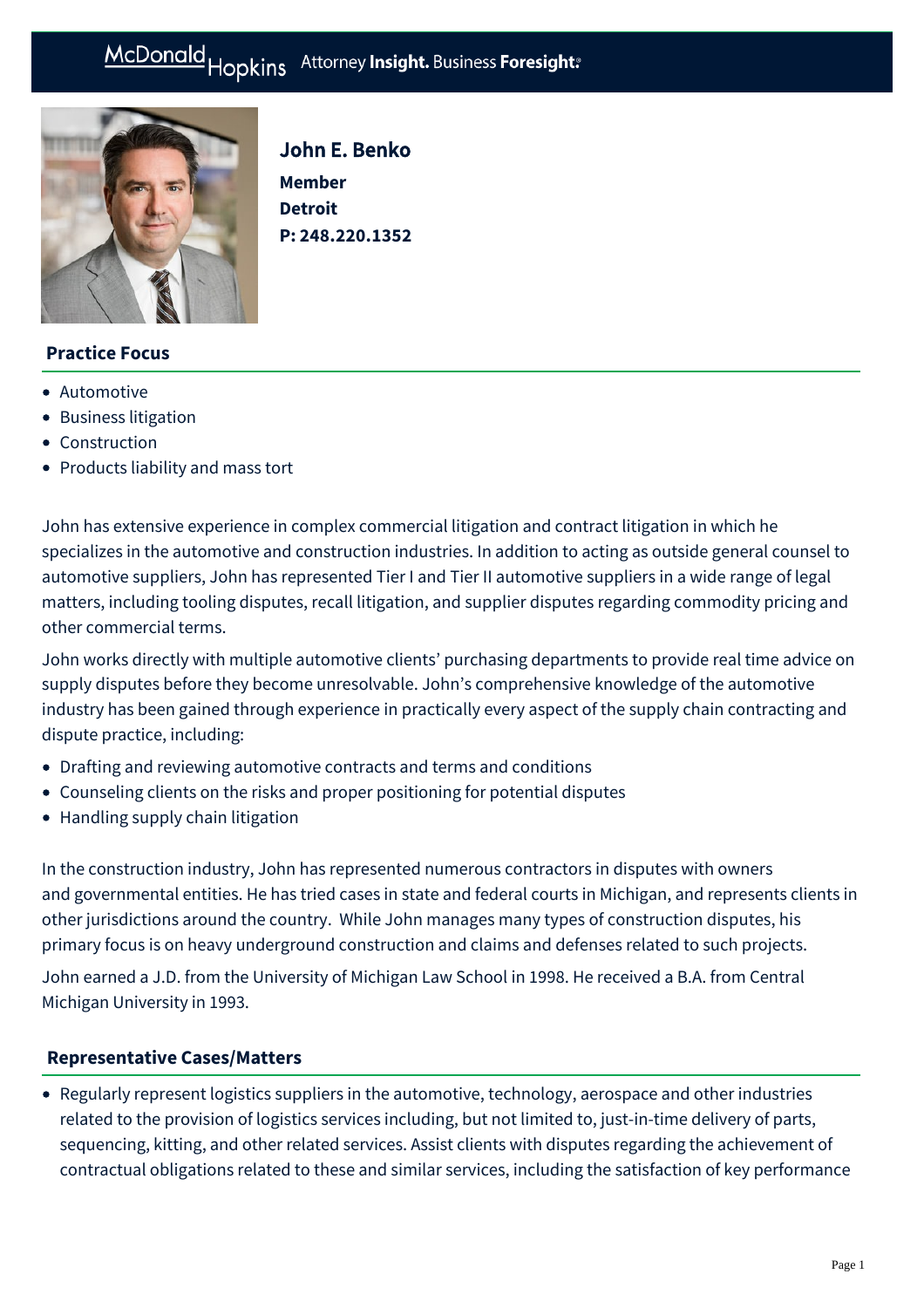indicators and other performance measurements.

- Regularly represent Tier supplies in the automotive industry regarding supply of parts both up and down the supply chain (to customers and from suppliers). This includes analyzing purchase orders and long term supply agreements to determine the best strategy for achieving desired outcome, positioning the client in advance of a dispute the achieve these results, and, of course, litigating disputes on both an emergency and long term basis when resolution cannot be otherwise achieved.
- Serves as lead outside counsel for commercial issues to multiple tier automotive suppliers, which includes reviewing and drafting terms and conditions and long term supply agreements, handling day-to-day supply disputes with customers and lower tier suppliers, and working on a wide range of litigation matters.
- Served as outside general counsel to a \$1 billion revenue plus plastics supplier for approximately 18 months. Responsible for providing company wide legal support, including working with the purchasing department to address troubled supplier issues, and reporting to executive team on a variety of legal issues.
- Has successfully represented multiple suppliers in supply disputes related to efforts to terminate contracts, from both a customer and supplier perspective, due to rising commodity pricing and other rising costs. Involved both obtaining and avoiding injunctive relief requiring suppliers to continue to ship parts at agreed upon pricing.
- Obtained favorable resolution of dispute involving \$27 million escrow from purchase and merger of logistics service provider to the automotive and technology industries.
- Successfully defended multiple multi-million dollar warranty recall claims by original equipment manufacturers for purported defects with component parts, including chassis and electronic components.

## **Admissions - Court**

- U.S. Court of Appeals for the 6th Circuit
- U.S. District Court for the Eastern District of Michigan
- U.S. District Court for the Western District of Michigan

#### **Admissions - State**

• Michigan

## **Education**

- University of Michigan Law School
- Central Michigan University

#### **Honors and Awards**

- Named one of the Best Lawyers in America (2013-2022)
- Selected for inclusion in Michigan Super Lawyers (2012-2021)

## **Professional Membership**